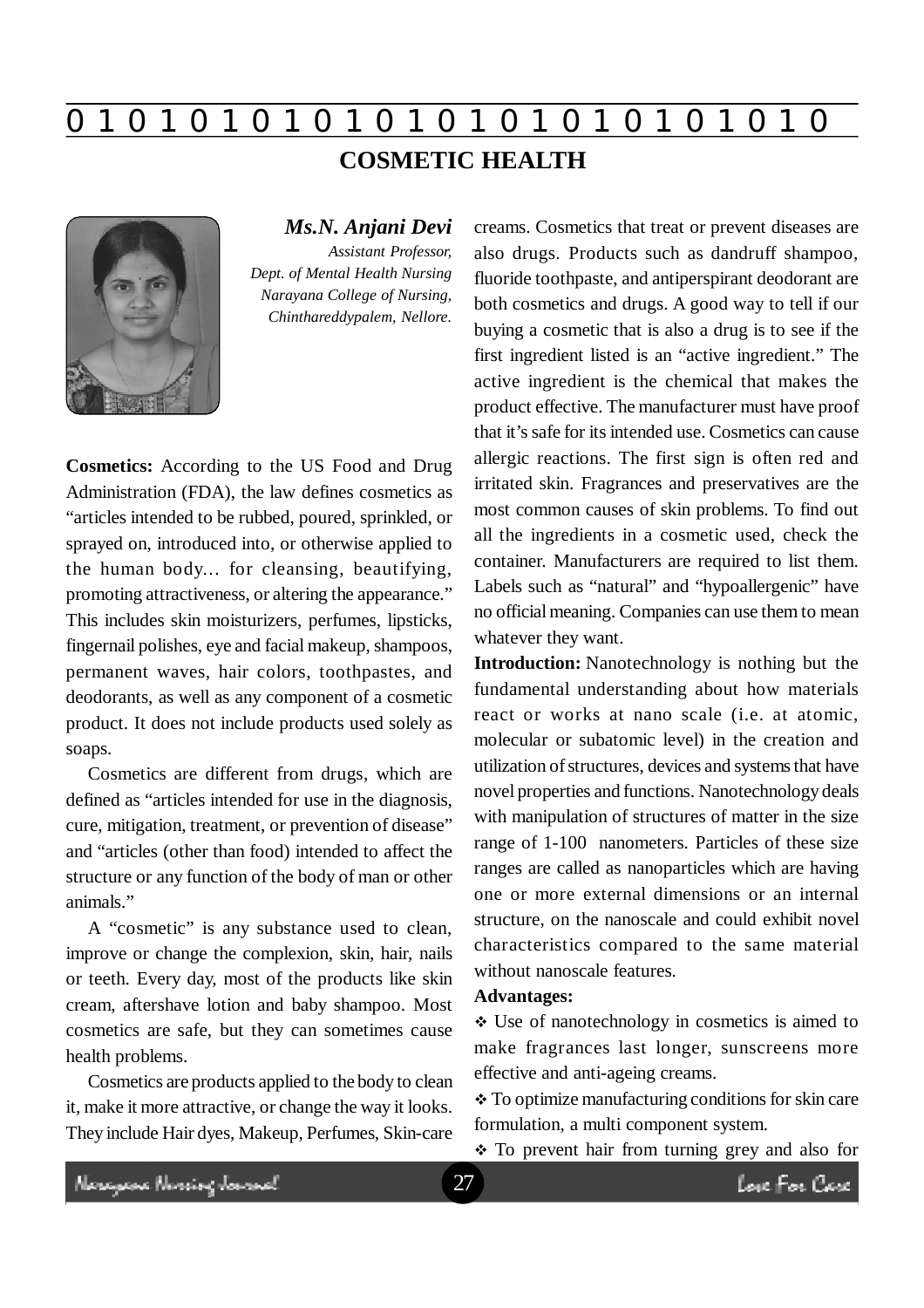|  | $\mathbf 0$ | $\blacksquare$ |  |  |  |  |  |  |  |  |  |  |  |
|--|-------------|----------------|--|--|--|--|--|--|--|--|--|--|--|
|--|-------------|----------------|--|--|--|--|--|--|--|--|--|--|--|

prevention of in treatment of hair loss and used to preserve active ingredients, such as vitamins and anti-oxidants, and their lightness and transparency.

• To improve the UV protection in combination with organic sunscreens such as 2- hydroxy-4-methoxy benzophenone this allows a reduction of the concentration of the UV absorber.

 Nano materials used as UV filters in sunscreen products do have to be independently assessed, but we found nano zinc oxide in use, although it has not yet been fully assessed.

## **Disadvantages:**

 Smaller particles have a greater reactivity, are more chemically reactive and produce greater numbers of reactive oxygen species.

 It may result in oxidative stress, inflammation, and consequent damage to proteins, membranes and DNA. Nanomaterial has proved toxic to human tissue and cell cultures, resulting in increased oxidative stress and cell death.

 Photo-activated Nanoparticles titanium dioxide has been demonstrated to causeoxidative damage to DNA in cultured human fibroblasts.

 Photo-activated titanium dioxide nanoparticles were toxic to skin fibroblasts and nucleic acids and to human colon carcinoma cells.

 $\cdot$  Inhaled ultrafine particles induce pulmonary inflammation when the particles are quartz, minerals, dust, coal, silicate, and asbestos. These can induce pulmonary fibrosis,cytotoxicity, and even malignancy. **Applications of nanoparticles in cosmetics:-**

1. Sunscreens:- UV filters, such as titanium dioxide and zinc oxide, are used in nano form rather than bulk form to make the sunscreen transparent rather than white. It is also claimed that they are more effective when used in nano form.

2. Breast cream:- St Herb Nano Breast Cream claims it is a combination of "nanotechnology and the timeless Thai herb, Pereira Mirifica" and that niosomes "expands the cellular substructure and development of the lobules and alveoli of the breasts", with increased size from one to three cups.

3. Hair care:- RBC Life Science's Nanoceuticals Citrus Mint Shampoo and Conditioner are made with Nano Clusters TM, "nanoclusters to give your hair a healthy shine".

4. Make-up:- Serge Lutens Blusher's Nano Dispersion technology "creates an extremely fine and light powder with extraordinary properties: excellent elasticity, extreme softness and light diffusion"

5. Moisturizers/anti-wrinkle creams:- Lancôme Hydra Zen Cream with "nano- encapsulated Triceramide renew skin's healthy look"; L'Oreal Revitalift Double Lifting anti-wrinkle cream is their "first double-action cream that instantly re-tautens the skin and reduces the appearance of wrinkles", and contains Nanosomes of Pro-Retinol A.

6. Toothpaste:- Sangi's Apagard claims to be the world's first 'remineralizing' toothpaste, promoting oral health by supporting natural healing, using "Nanoparticles hydroxyapatite", "the same substance as our teeth"; Ace Silver Plus Nano silver toothpaste is manufactured and available in Korea.

7. Fullerenes:- New types of materials can be produced using nanotechnology, such as carbon fullerenes. It is claimed that these tiny carbon spheres have anti-aging properties.

# **Possible Complications of cosmetics:**

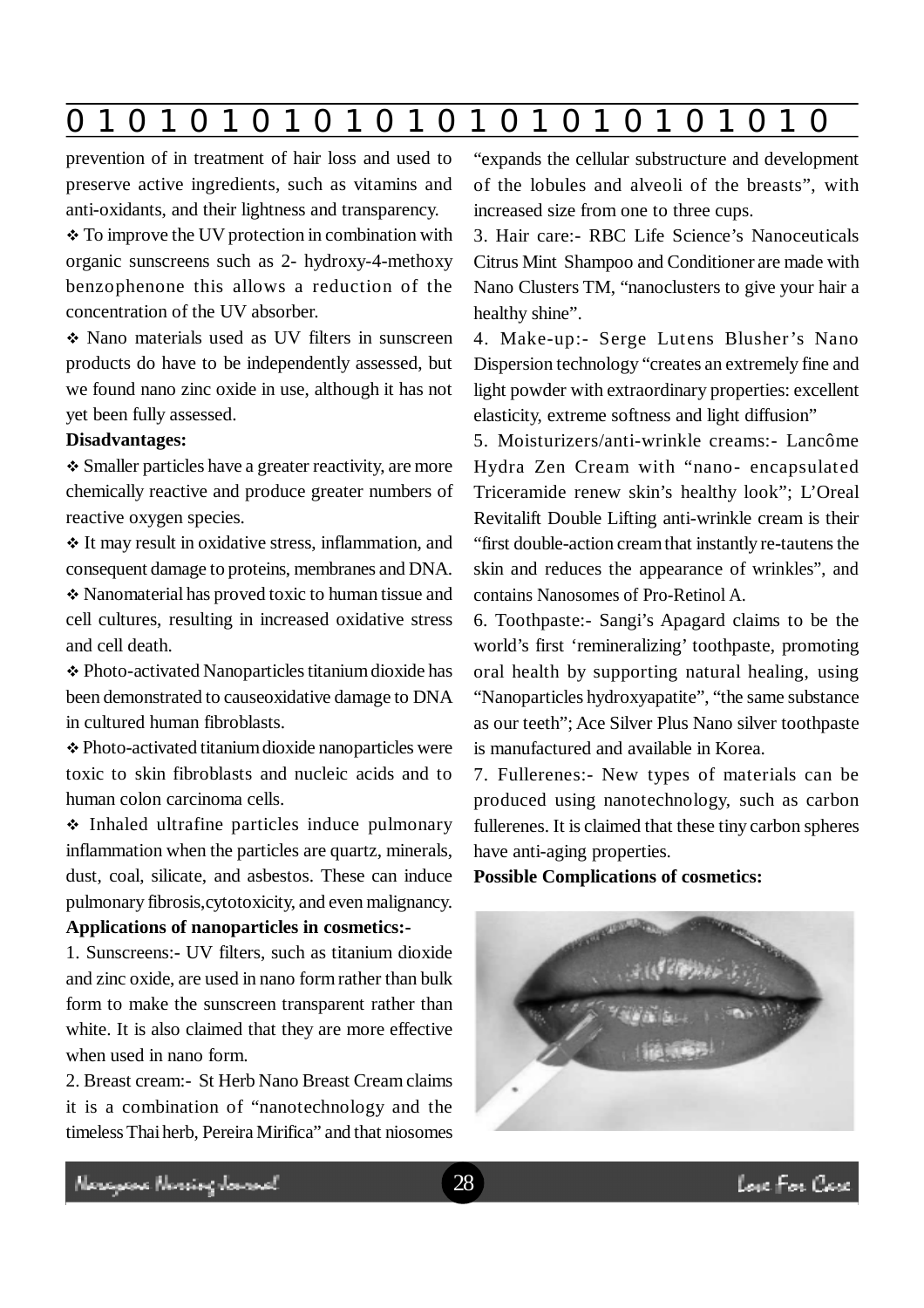|--|

**1. Foundation:** Foundation is a good place to start, as many women cover their whole face and neck with it daily. Liquid foundations contain many harmful chemicals, including the following, found in a major drugstore brand: propylene glycol, methylparaben, and propylparaben, all of which are considered endocrine disruptors. These are important to avoid because the endocrine system regulates ALL biological processes in the body, including development of the brain and nervous system, growth and function of the reproductive system, and metabolism and blood sugar regulation, as well as the functions of the ovaries, testes, pituitary, thyroid, and adrenal glands. The World Health Organization (WHO) and the UN recently released a report calling endocrine disruptors a "global threat" to fertility and the environment. In 2011, another shocking study showed that methylparaben along with an endocrine disruptor widely found in food, BPA, turned healthy cells into cancer cells and rendered the breast cancer drug tamoxafin ineffective.

The same brand also contains ingredients that have the potential to be contaminated with cancer causers: PEG/PPG 10 dimethicone, PEG/PPG 18, retinyl acetate, tocophery l acetate, laureth 7, PEG/ PPG 20 dimethicone.

Loose powders and brush-on foundations, which are applied topically, not only have the endocrine disruptors methylparaben, propylparaben, but have other ingredients of concern, too. One best seller (and many similar products) contains retinyl acetate, alumina (suspected of being neurotoxic), and other hazardous ingredients that can be inhaled.

Look for products without these ingredients. Our Ava FACE foundation, formulated with French clay, silk, and organic arrowroot powder is one such product.

**2. Lipstick:** According to a recent piece by The New York Times, "Millions of women and girls apply lipstick every day. And not just once: some styleconscious users touch up their color more than 20 times a day." A recent study also found that "a wide range of brands contain as many as eight other metals, from cadmium to aluminum." Those will never appear on a label because they are contaminants of other ingredients. Besides endocrine disruptors like propylparaben, other harmful substances in typical department store and drugstore lipsticks are as tocopheryl acetate and retinyl acetate, as well as titanium dioxide, which usually exists in nanoparticle form. Nanoparticles have been shown to cross the cell barrier and drive into organs, including the brain in humans, where they can cause long-term oxidative damage. There is no way of knowing what size particles are in the product unless the manufacturer. **3. Mascara:** With toxic ingredients like these from a best-selling major brand of mascara, it is important to find an organic alternative that still delivers results: triethanolamine (which reacts with other ingredients in products to become carcinogenic nitrosodiethanolamine), propylene glycol, methylparaben, butylparaben, quaternium 15 and quaternium 22 (both of which release cancerous formaldehyde as they break down), and synthetic colorants that have been linked to organ-system toxicity.

#### **The Dirty Dozen**

**BHA and BHT**: Used mainly in moisturizers and makeup as preservatives. Suspected endocrine disruptors and may cause cancer (BHA). Harmful to fish and other wildlife.

1. **Coal tar dyes**: p-phenylenediamine and colours listed as "CI" followed by five digits.

P-phenylenediamine is used in some hair dyes; other colours are used in a variety of cosmetics. Potential to cause cancer and may be contaminated with heavy metals toxic to the brain.

2. **DEA-related ingredients**: Used in some creamy